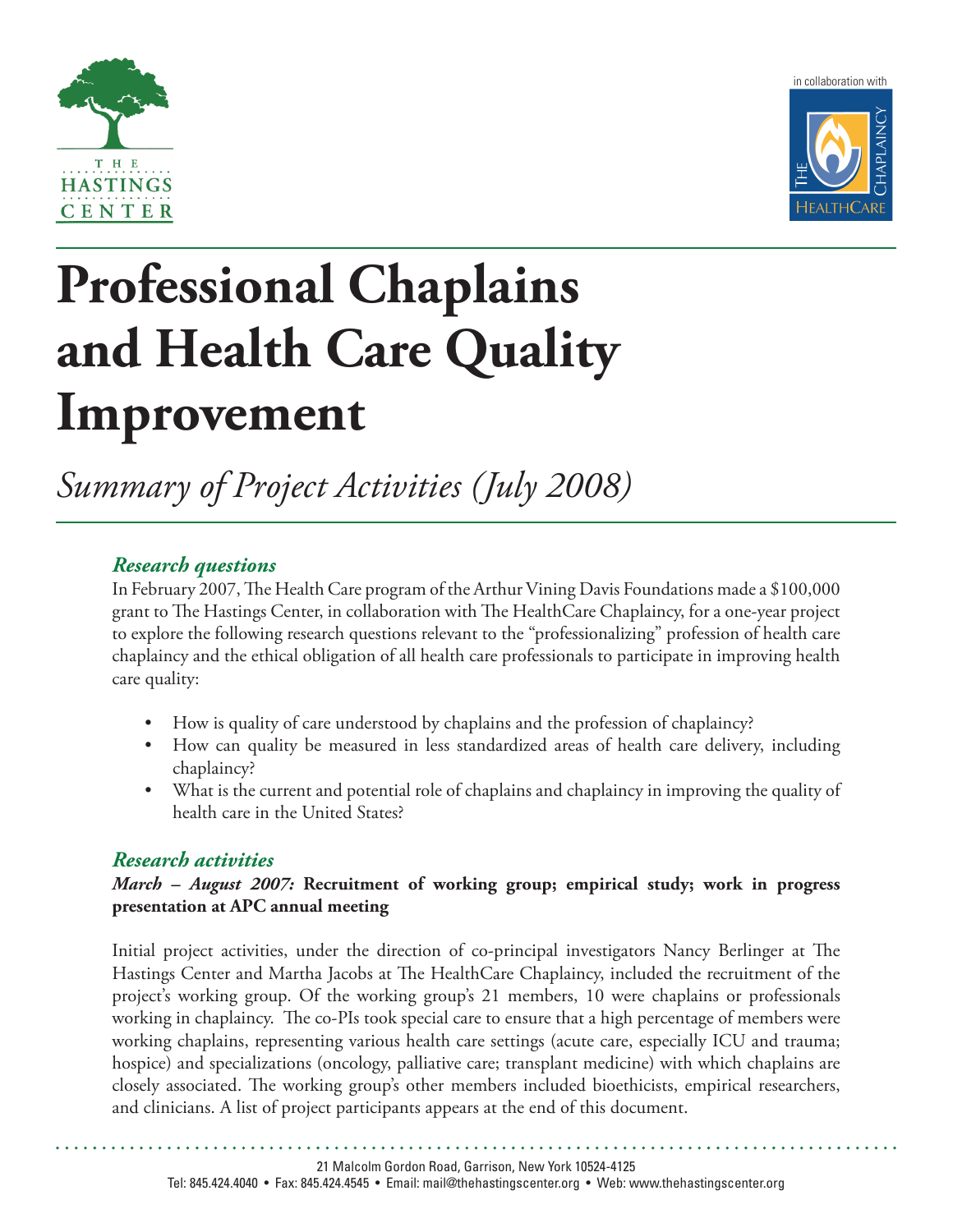The first phase of the project also included an IRB-approved qualitative research study conducted by George Fitchett and colleagues Clayton Thomason and Kathryn Lyndes in the Department of Religion, Health, and Human Values at Rush University Medical Center. All three also served on the project's working group. The goal of this study was to elicit perspectives on the project's first research question: how did working chaplains understand "quality," including how quality in their own professional practice was related (or unrelated) to how they perceived quality improvement ("QI") activities in their institutions. Kathy Lyndes facilitated four focus groups, in New York City, Chicago, San Francisco, and the Phoenix area. Participants included 39 chaplains, some of whom were managers of chaplaincy programs. Data analysis was conducted by the Rush University investigators, with assistance from Nancy Berlinger and Martha Jacobs. Investigators uncovered a range of opinions and practices on quality and QI in chaplaincy. While some of the study participants expressed resistance to QI, and while others reduced QI to "making the numbers" or "doing more of what I already do," some shared stories of innovative QI efforts within their departments or as contributors to interdisciplinary or institutional QI activities. A common reaction among study participants was eagerness to learn more about practical, effective and creative ways chaplains were *improving* care at the bedside.

This phase of the project also included a work-in-progress presentation by the co-PIs at the 2007 annual meeting of the Association of Professional Chaplains (APC), at which an audience of more than 100 chaplains were introduced to the research questions and project design and invited to provide feedback to investigators. Two important insights were elicited during this presentation: chaplains wanted short final products on discrete topics that would be easy to share with colleagues and administrators, rather than a single long final report, and they urged us to publish these final products in places where they would be visible to physicians and to health care executives – not just to chaplains.

#### *September – December 2007:* **Working group meeting and follow-up**

Activities during the second phase of the project centered on the project's working group, which met October 9–10, 2007 at The Hastings Center. The meeting's agenda was built around the project's three research questions. It included a report on and discussion of the empirical study, plus invited presentations intended to spur interdisciplinary discussion. These discussion topics included the ethical basis for chaplaincy as a form of ministry and as a health care profession; the chaplain's role on interdisciplinary health care teams; and areas of health care where the role of chaplains – and, in some cases, other professionalizing professions, such as clinical ethicists and language interpreters – in improving quality may not be well-understood. In recognition of the fact that working chaplains have not regularly been included in interdisciplinary research on health care professions, the working group meeting included ample opportunities for chaplain participants to contribute their perspectives. These working chaplains also raised other relevant topics, such as the physical spaces in which spiritual care takes place within health care settings, and the extent to which chaplains are consulted on the design or improvement of the spaces – including the ER and the morgue as well as the chapel – in which they care for patients, families, or staff.

The co-PIs' review of the detailed meeting notes prepared by the project's research assistant helped to identify the topics that would be addressed in the project's principal final product, and the specific working group members best able to help address these topics through additional research and writing. The format of this product – a set of six essays of  $1,000-4,000$  words – was guided by input from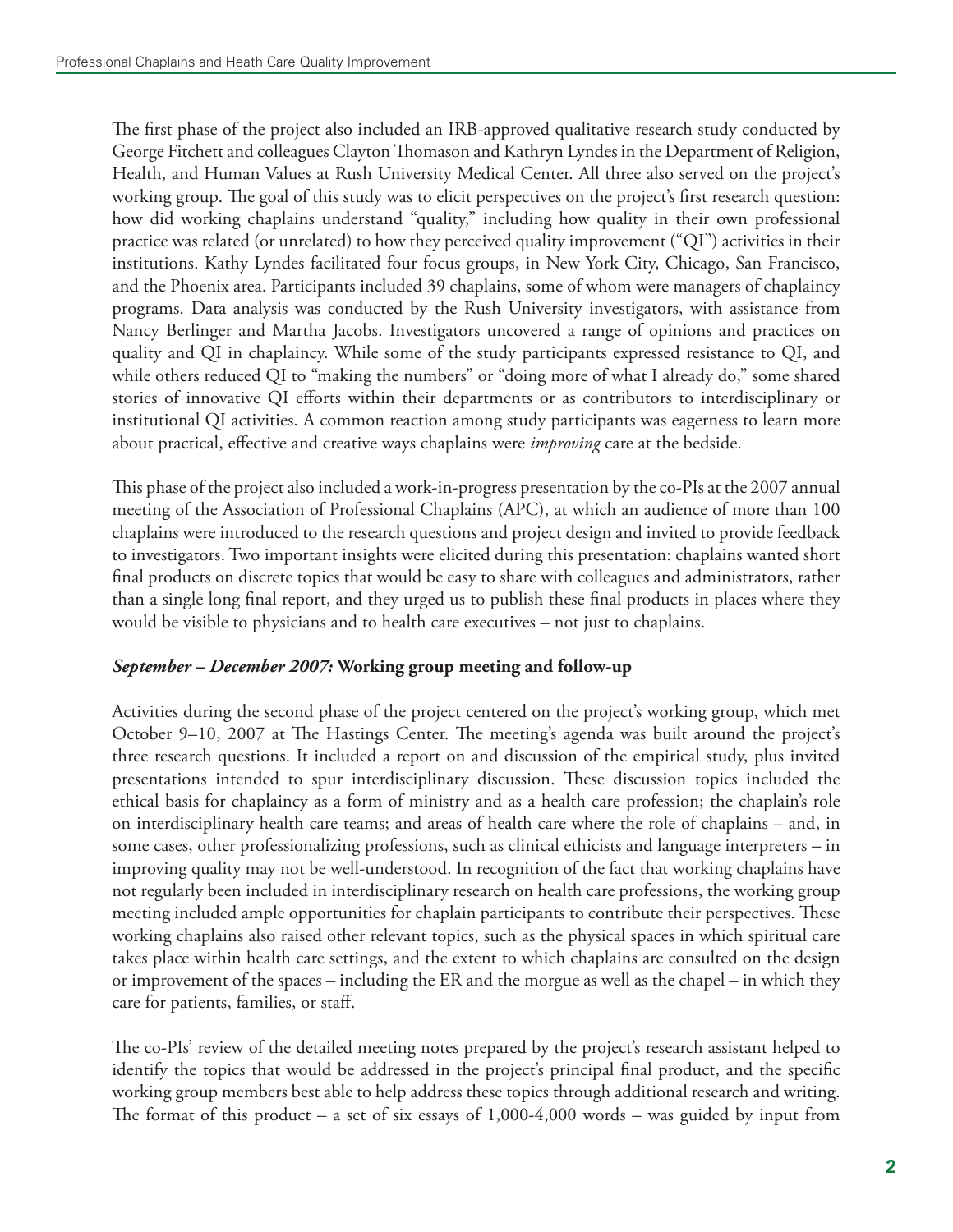working chaplains, including participants at our 2007 APC presentation as well as working group members.

In November, Martha Jacobs and Nancy Berlinger participated in a meeting of Arthur Vining Davis Foundations' "Caring Attitudes" grantees. This meeting elicited observations from grantees involved in medical education that concurred with working-group and focus-group observations: within any health care profession – including medicine and surgery – concern for caring attitudes is perceive as a "soft" skill. Because chaplaincy may be wholly identified with caring attitudes, it may be perceived as the "softest" skill set of all, particularly if other clinical professions, as well as administrators, do not understand what chaplains do, how they are trained, or that they frequently work with extremely ill patients or with complex family situations.

Also during this phase of the project, George Fitchett and Nancy Berlinger collaborated on the design of an empirical study based on new research questions identified through this project's focus group component, in particular, the difficulty chaplains have in learning how to assess and improve the quality of their work based on relevant evidence rather than on practices adapted from more-standardized areas of health care. This new project would address chaplains' need for detailed case studies of quality improvement activities developed by chaplains, with an analysis of the structure and conditions needed to sustain these activities.

#### *January-March 2008:* **Recruitment of authors for essay set; research consultation with sociologists; research presentation at APC annual meeting; outline of articles based on focus group study**

During this phase of the project, the co-PIs confirmed topics and commissioned authors for the essay set's six pieces: in all cases, these pieces evolved out of the invited presentations, facilitated discussions, and *ad hoc* conversations at the working group meeting. In early February, Nancy Berlinger met with working group member Raymond de Vries and a fellow sociologist, Wendy Cadge for a daylong consultation on the sociology of chaplaincy as a professionalizing profession. This consultation drew on de Vries's expertise in the process by which health care occupations become professionalized, and Cadge's field research involving chaplains and other health care professionals involved in spiritual care. This innovative consultation resulted in an essay co-authored by these three participants.

While we initially conceived of the essay set as an electronic publication that would be published by The Hastings Center in June 2008 and disseminated principally through *PlainViews*, Greg Kaebnick, editor of the *Hastings Center Report*, the most prestigious and most frequently cited bioethics journal, proposed that the essay set be published in the *Report's* November-December issue. Publishing the essay set in the *Report* would allow us to reach a diverse audience of physicians, other clinicians, health care scholars, and health care executives, thereby addressing the need of chaplains for this product to reach and be easily shared with audiences beyond chaplaincy. Publishing in the *Report* also added this journal's 7000 print subscribers to our online distribution efforts, and, by ensuring that the essays will be individually indexed, will assist greatly in the ongoing impact of this project: *Report* articles are cited for an average of seven years after publication. After consulting with our authors, we concluded that the advantages of publishing in the *Report* offset the need to delay publication.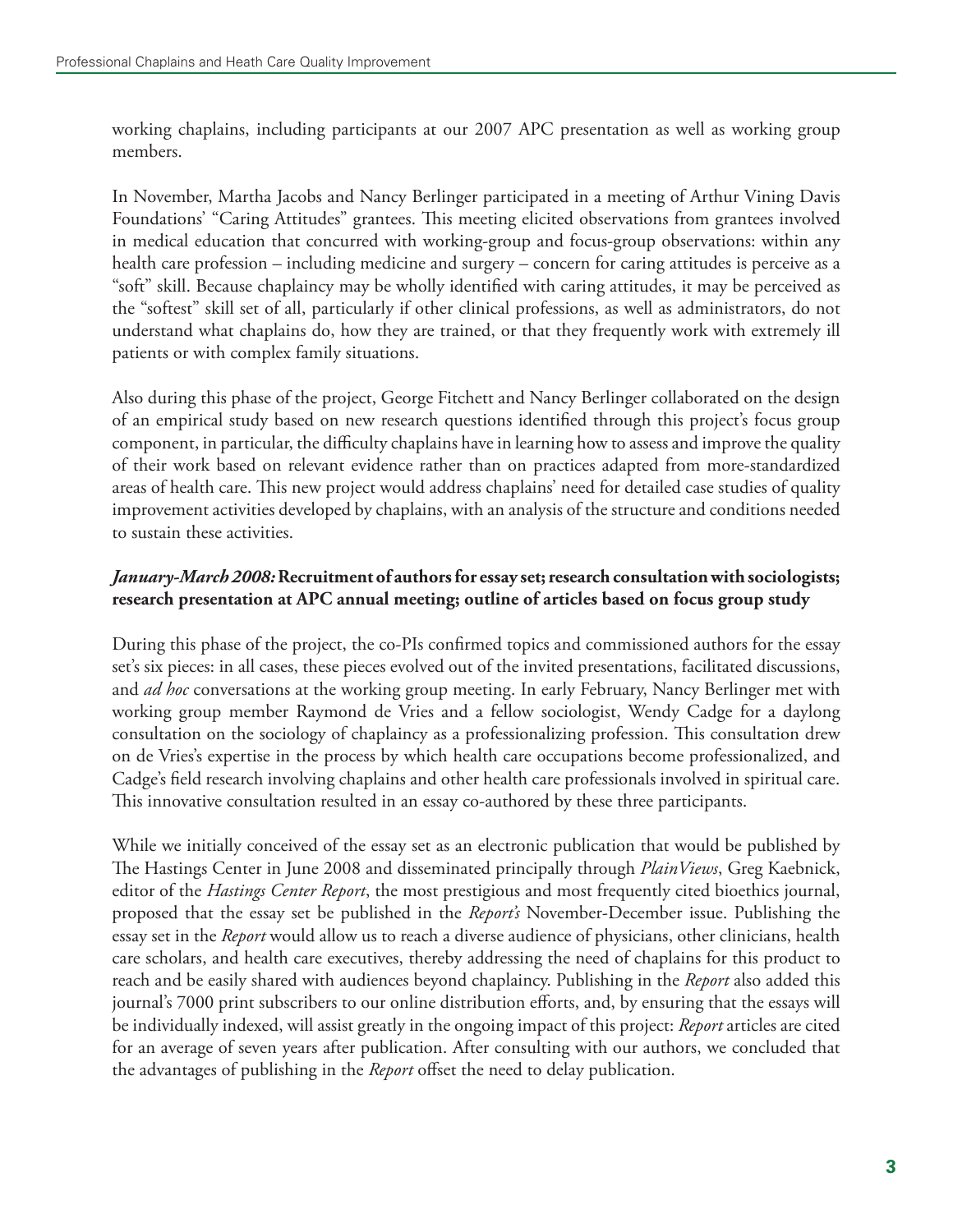The audiences for the essay set include:

- *• Chaplains and professional organizations in chaplaincy.* These audiences may be regular readers of the *Report*. They are likely to respect the *Report* and to pay attention to articles published in it. As described below, a key stakeholder group has already received the pre-publication text.
- *• Senior health care administrators.* These audiences may be regular readers of the *Report*. They are likely to respect the *Report* and to pay attention to articles published in it.
- *• Scholars, professionals, and organizations interested in health care quality and quality improvement, and/or in the role of spiritual care in promoting patient-centered care.* These audiences closely match the subscribers to and other readers of the *Report*.

Martha Jacobs, Nancy Berlinger, George Fitchett, and Clayton Thomason co-presented a session on the project at the 2008 APC annual meeting, with an updated PowerPoint slide set on the focus groups. As in 2007, the audience for this session exceeded 100 participants, a large audience for an APC session. The audiences from the 2007 and 2008 sessions, and from preliminary sessions offered by Jacobs and Berlinger in 2005 and 2006, constitute a core audience for this project's final products. Throughout the project, we have used the project's web page on The Hastings Center's website, the electronic newsletter *PlainViews* (edited by Martha Jacobs, with a monthly column by Nancy Berlinger), and e-mail, to maintain contact with this audience of chaplains with a strong interest in quality improvement.

Also during this phase of the project, George Fitchett and Nancy Berlinger completed the design for a follow-up empirical project, based on the focus group data and on a recently-published survey documenting the frequent involvement of chaplains in interdisciplinary clinical ethics consultations. They are currently seeking funding for this new project.

#### *April-June 2008:* **Drafting, editing, revision, and preliminary formatting of essays; discussion of essays by APC Board of Directors; drafting of articles based on focus group study; Academy Health presentation on focus group study; national teleconference presentation on project's research questions and findings**

This phase of the project focused on the preparation of the essay set. Martha Jacobs identified a key opportunity for stakeholders to discuss this publication: the June 21 strategic planning retreat of the APC's Board of Directors. We completed all textual revisions (apart from copyediting once the manuscripts enter the *Report's* production queue prior to publication) by June 10, and distributed the uncorrected proof of the essay set to the APC Board. While the proceedings of this meeting are confidential, Martha Jacobs characterized the general response to essays as follows: "there was a consensus that these articles were wonderful and would be of great help to the professionalizing of chaplaincy… people were looking forward to the release of them formally."

Also during this phase of the project, work continued on the preparation of two articles based on the focus group study. One of these will be a peer-reviewed journal article, to be submitted to a major medical, health policy, or bioethics journal, for readers involved in health care quality improvement and its clinical and ethical dimensions. Publishing these findings in a major journal will further assist our efforts to help chaplains to share our research with administrators and other clinicians. Clayton Thomason has outlined this article and, after presenting a poster on the focus group study at the 2008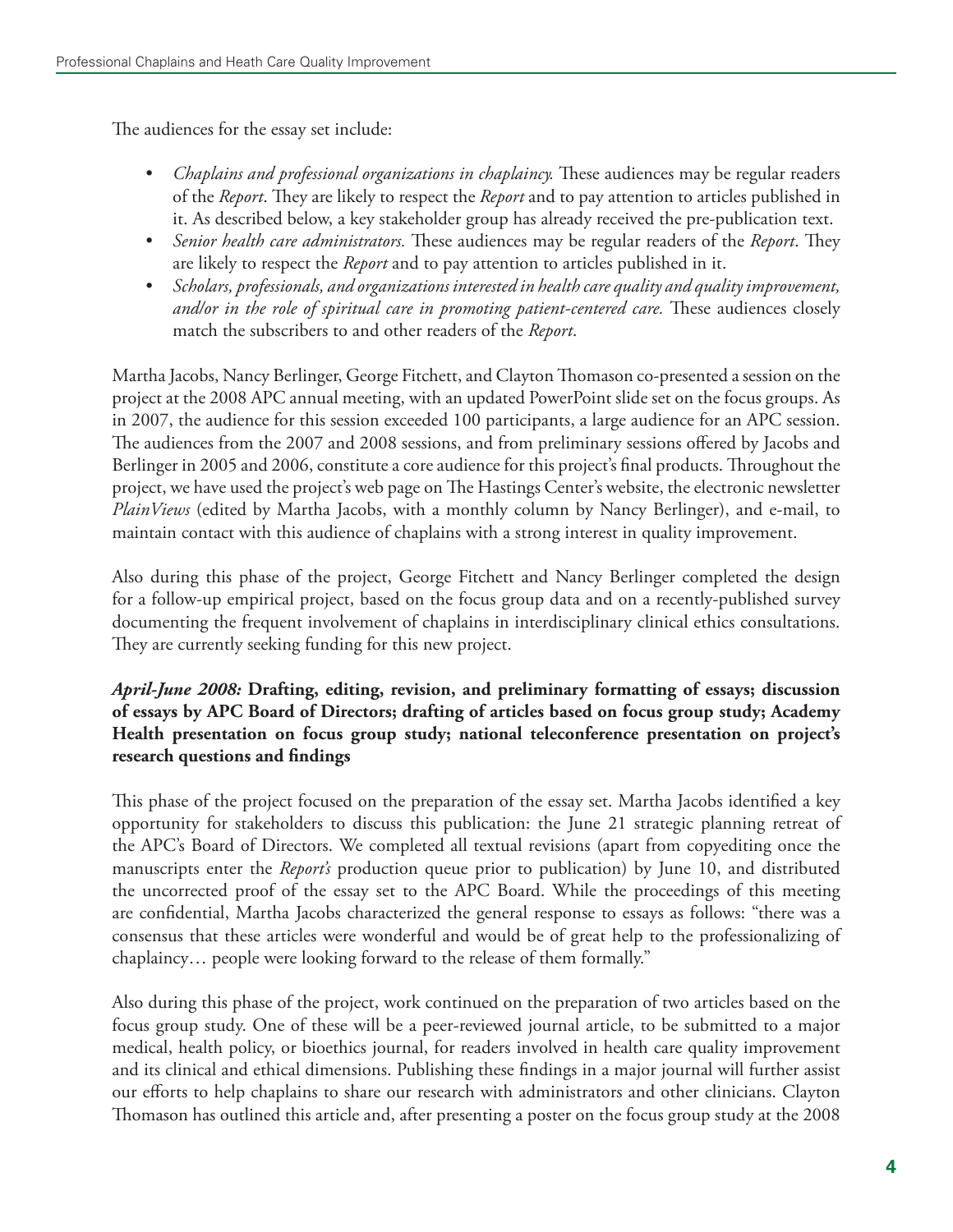Academy Health conference, had preliminary conversations with editors from the journal *Health Affairs* concerning submission. George Fitchett, Nancy Berlinger, and Martha Jacobs will be involved in the preparation of this manuscript for submission. The other article will be a commentary for *Journal of Pastoral Care & Counseling* on the implications of research findings for chaplains' clinical practice. Kathy Lyndes is drafting this article; other investigators will provide comments prior to submission. Martha Jacobs and Nancy Berlinger may co-author a third article based on project research, if there are any topics that are not adequately covered by the essay set and focus-group articles; under consideration is an article on how chaplains and chaplaincy are represented in clinical practice guidelines on palliative and end of life care, for clinician audiences in these fields.

In June, Nancy Berlinger gave a teleconference presentation on the project to a national audience of 135 chaplains through the Teleconference Network of Texas.

#### *July –December 2008:* **Product production and dissemination; post-project activities**

During the summer, investigators will continue to work on completing and submitting journal articles for publication.

After Labor Day, the essay set will enter the *Hasting Center Report's* production queue. Budgeted funds have been reserved for the Center's Editorial Department to cover copyediting, design, electronic coding, and related production costs. Nancy Berlinger will consult with the Center's Public Affairs Department concerning outreach to religion reporters and health care reporters, and to stakeholders in the health care quality improvement community, who should be contacted about the publication of the essay set.

Prior to the publication of the essay set, Martha Jacobs and Nancy Berlinger will coordinate the announcement of the essay set in *PlainViews*, and on other websites and listservs used by chaplains and by other health care professionals who work with chaplains on interdisciplinary teams. These announcements will include a live link to the HTML version of the essay set, which will be housed on the *Report's* website. Working group members have identified websites and listservs, including the 8,000-member listserv of the Joint Commission's Hospitals, Language, and Culture Study, that will allow us to reach audiences interested in qualitative approaches to QI.

Budgeted funds have been reserved for the production of print-on-demand copies of the essay set, plus postcards with information about the essay set and how to download it, to be distributed via the *PlainViews* display at the Spiritual Care Summit in February 2009. This major conference is jointly sponsored by the six certifying organizations for chaplains and other pastoral care professionals in North America: in addition to the APC, these include the Association of Clinical Pastoral Education (ACPE); the National Association of Catholic Chaplains (NACC); the National Association of Jewish Chaplains (NAJC); the American Association of Pastoral Counselors (AAPC) and the Canadian Association for Pastoral Practice and Education (CAPPE).

George Fitchett and Nancy Berlinger will continue to collaborate to secure funding for the follow-on empirical study based on this project.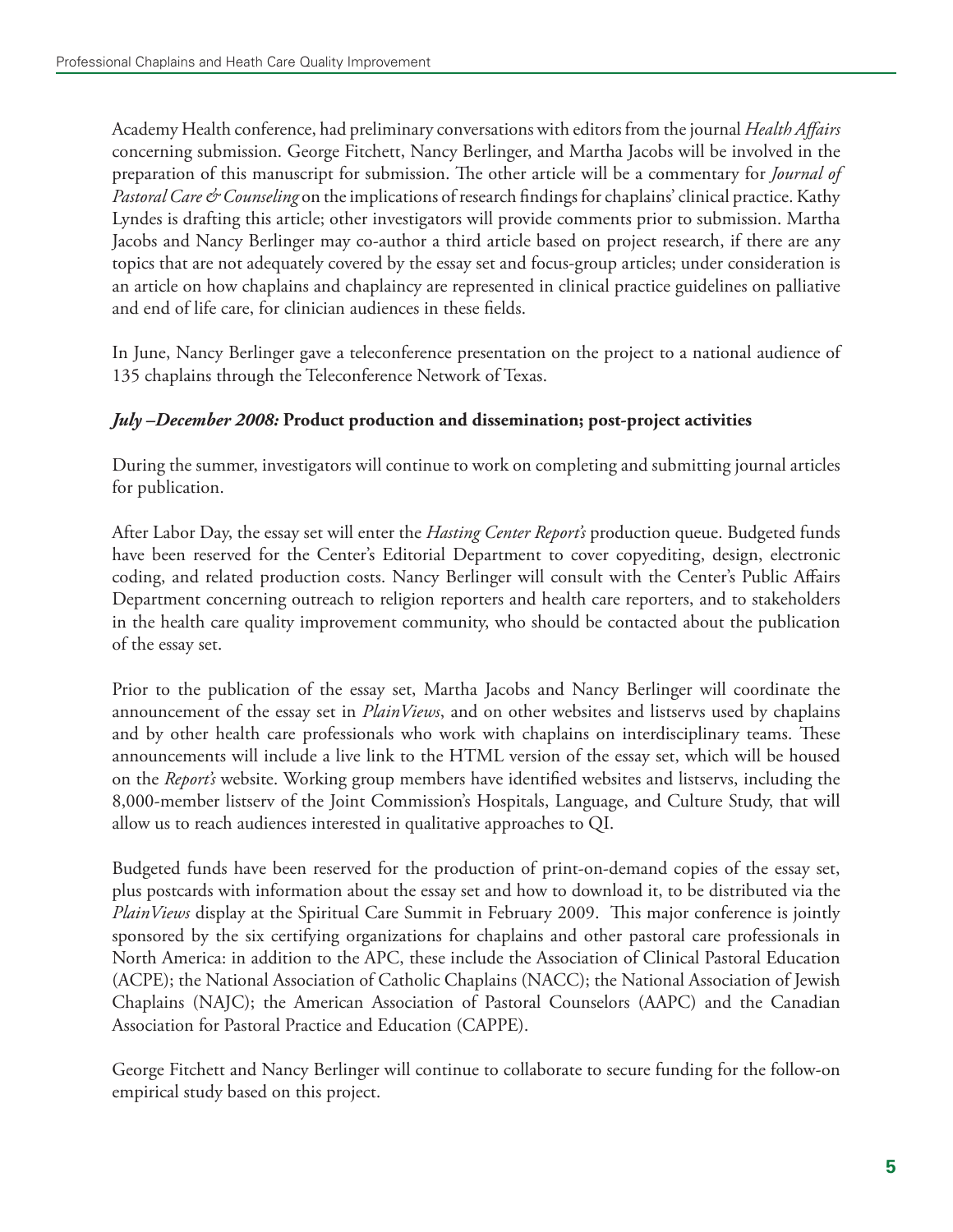## *Preliminary assessment of potential impact of project*

The timing of this project could not have been better. It was planned and carried out with careful attention to transparency, mindful that our goal was to influence the thinking and the practice of working chaplains and their professional organizations. Since 2005, we have given five workshops at APC annual meetings on this project or issues related to it, and have had regular conversations with the APC's past and present leaders to ensure that were we aware of how the field perceived the challenges it faced as it professionalized and became more integrated with other professions. As a result of building trust and audiences, as well as the quality of our collaborative research efforts, we anticipate that the project's products – in particular, the essay set – will have a significant impact on the direction of this profession. The APC – the largest and oldest certifying body in professional chaplaincy – launched a new strategic planning process at its Board retreat in June, to set goals for the next 5-10 years in the field of professional chaplaincy. As noted, this project's essay set was discussed at this gathering. It is our hope that these essays will encourage the Board to make *research, quality, and patient-centered care* priorities for the development of this field.

The opportunity to focus on the place of health care quality improvement in the ethics, practice, and professional maturation of chaplaincy will have far-reaching implications for this profession and for its individual members, who will now have some of the resources they need to educate themselves and their colleagues about the nature of quality in spiritual care, and how to make good care better. As this project has identified further research questions, and given empirical researchers an opportunity to collaborate with chaplains and chaplaincy, further resources may result from future projects and collaborations. We also look forward to sharing the essay set, and the journal articles now in preparation, with organizations in the health care quality improvement movement.

The profession of chaplaincy will be on firmer ground as a health care profession, and will be better integrated with other health care professions, thanks to the vision and generosity of the staff and trustees of the Arthur Vining Davis Foundations. *1*